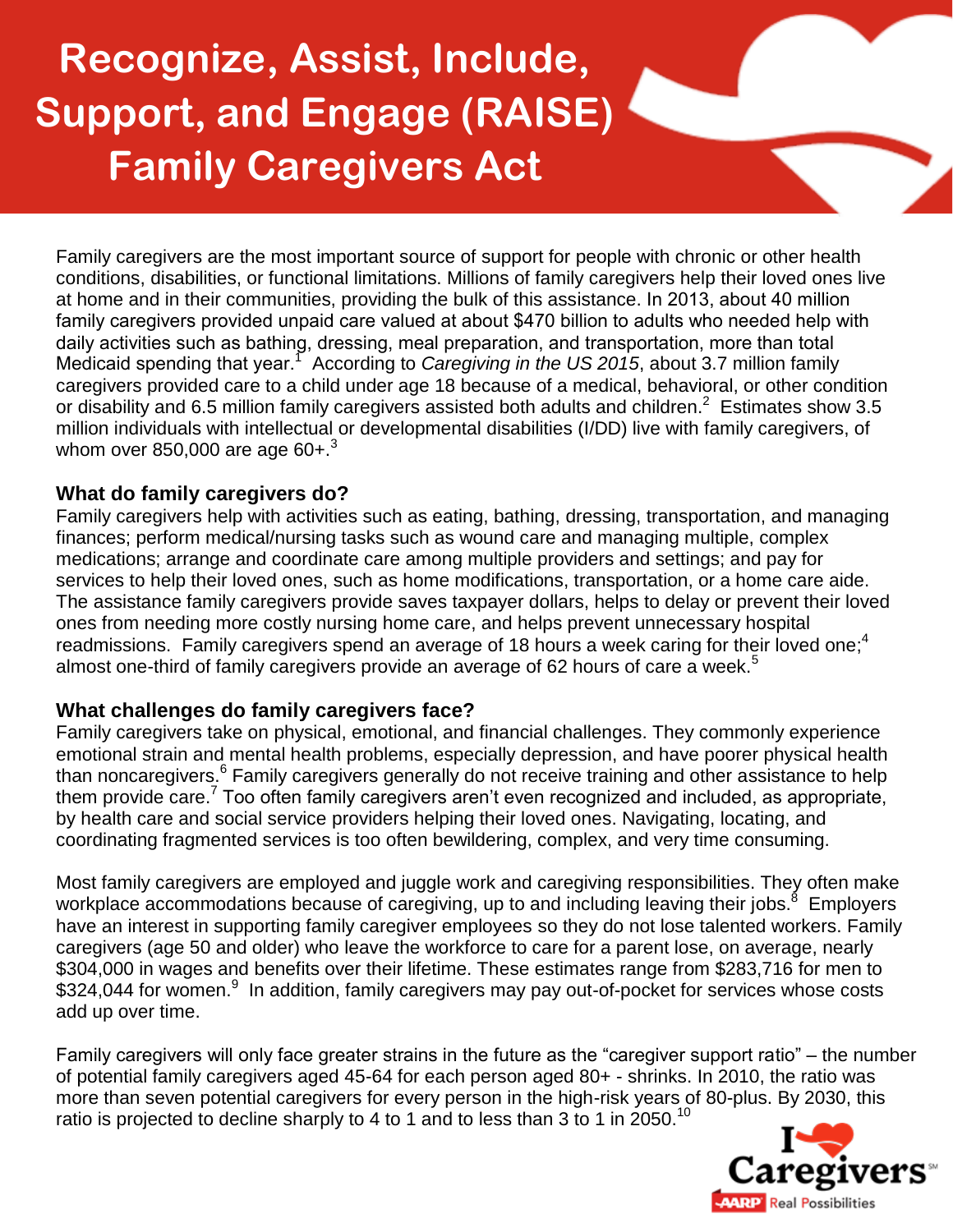## **Why is a national strategy to support family caregivers important?**

If family caregivers were no longer available, the economic cost to the U.S. health care and long-term services and supports (LTSS) systems would increase astronomically. Our country relies on the contributions family caregivers make and should recognize and support them. Supporting family caregivers helps the caregivers themselves, the millions of individuals who rely on them, and also the economy and the workplaces who benefit from the contributions of family caregivers. AARP urges Congress to enact the **Recognize, Assist, Include, Support, and Engage (RAISE) Family Caregivers Act (S. 1719/H.R. 3099)** introduced by Senators Susan Collins (R-ME) and Tammy Baldwin (D-WI) and Representatives Gregg Harper (R-MS) and Kathy Castor (D-FL). This bill would implement the bipartisan recommendation of the federal Commission on Long-Term Care that Congress require the development of a national strategy to support family caregivers, similar in scope to the national strategy developed to address Alzheimer's disease.

# **What would the RAISE Family Caregivers Act do?**

It would require the development, maintenance, and updating of an integrated national strategy to recognize and support family caregivers by the HHS Secretary. A family caregiver is a relative, partner, friend, or neighbor who has a significant relationship with, and who provides a broad range of assistance for, a person with a chronic or other health condition, disability, or functional limitation. The bill would bring together relevant federal agencies and others from the private and public sectors, such as family caregivers, older adults and persons with disabilities, health care and LTSS providers, employers, relevant industries, state and local officials, and others on an advisory council to advise and make recommendations regarding the national strategy. The advisory council meetings would be open to the public and there would be opportunities for public input. The strategy would identify specific actions that government, communities, providers, employers, and others can take to recognize and support family caregivers, including with respect to:

- Promoting greater adoption of person-and family-centered care in all health and LTSS settings, with the person and the family caregiver (as appropriate) at the center of care teams;
- Assessment and service planning (including care transitions and coordination) involving care recipients and family caregivers;
- Training and other supports;
- Information, education, referral, and care coordination;
- Respite options;
- Financial security:
- Workplace policies and supports that allow family caregivers to remain in the workforce.

There would be 18 months for the development of the initial strategy, followed by annual updates of the strategy. The bill would improve the collection and sharing of information, including related to evidencebased or promising practices and innovative models regarding family caregiving; better coordinate, maximize the effectiveness, and avoid unnecessary duplication of federal government activities to recognize and support family caregivers; assess federal programs around family caregiving; and address disparities and meet the needs of the diverse caregiving population. The strategy and work around it could help support and inform state and local efforts to support family caregivers.

**AARP urges Congress to enact the RAISE Family Caregivers Act to recognize, assist, include, support, and engage family caregivers! Sooner or later, we'll all be family caregivers or someone who needs one.**